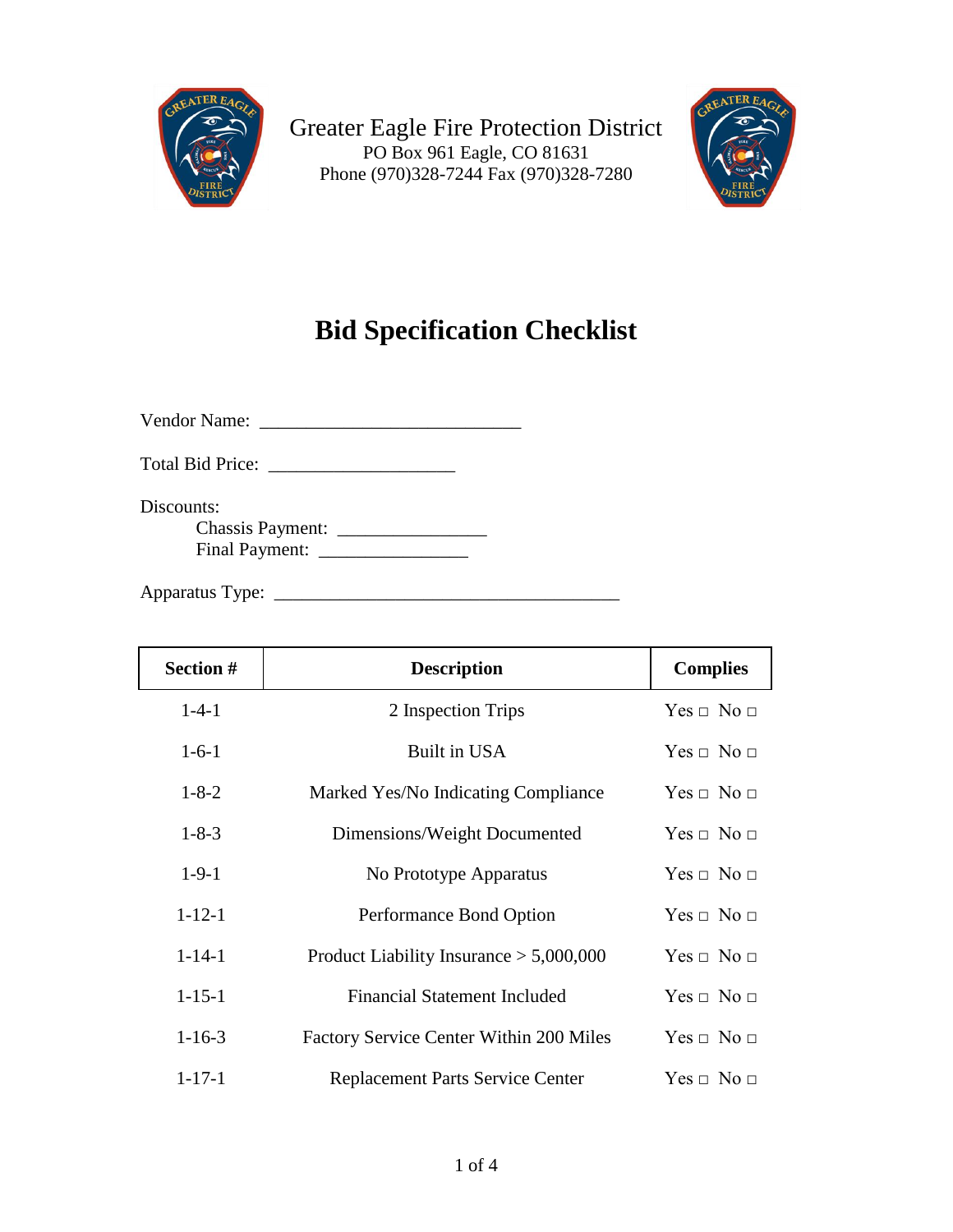



| $1 - 18 - 1$    | Delivery Date $\leq$ 365 Days        | $Yes \Box No \Box$ |
|-----------------|--------------------------------------|--------------------|
| $2 - 1$         | 4 Person Cab                         | $Yes \Box No \Box$ |
| OAH             | $\leq$ 132 Inches (11 feet)          | $Yes \Box No \Box$ |
| OAL             | $\leq$ 312 Inches (26 feet)          | $Yes \Box No \Box$ |
| $2 - 1 - 2$     | $\geq$ 325 HP Engine                 | $Yes \Box No \Box$ |
| $2 - 2 - 1$     | Allison EVS 4000 Transmission        | $Yes \Box No \Box$ |
| $2 - 3 - 1$     | <b>Engine Exhaust Brake</b>          | $Yes \Box No \Box$ |
| $2 - 7 - 1$     | Air Compressor                       | $Yes \Box No \Box$ |
| $2 - 8 - 1$     | <b>Two Batteries</b>                 | $Yes \Box No \Box$ |
| $2 - 8 - 3$     | Kussmaul                             | $Yes \Box No \Box$ |
| $3 - 1 - 1$     | <b>Exhaust Exits Officer Side</b>    | $Yes \Box No \Box$ |
| $3 - 1 - 2$     | <b>Exhaust System For Plymo-Vent</b> | $Yes \Box No \Box$ |
| $3 - 2 - 1$     | <b>Electronic Stability Control</b>  | $Yes \Box No \Box$ |
| $3 - 3 - 1$     | Front Axle                           | $Yes \Box No \Box$ |
| $3 - 3 - 2$     | Rear Axle                            | $Yes \Box No \Box$ |
| $3-4-1$         | <b>Front Tires</b>                   | $Yes \Box No \Box$ |
| $3-4-2$         | <b>Rear Tires</b>                    | $Yes \Box No \Box$ |
| $3 - 6 - 1$     | Fuel Tank $\geq$ 50 Gallons          | $Yes \Box No \Box$ |
| $3 - 8$         | <b>Safety Systems</b>                | $Yes \Box No \Box$ |
| $4 - 1 - 1$     | <b>Bucket Seats</b>                  | $Yes \Box No \Box$ |
| $4 - 5 - 1 - 4$ | <b>Emergency Master Switch</b>       | $Yes \Box No \Box$ |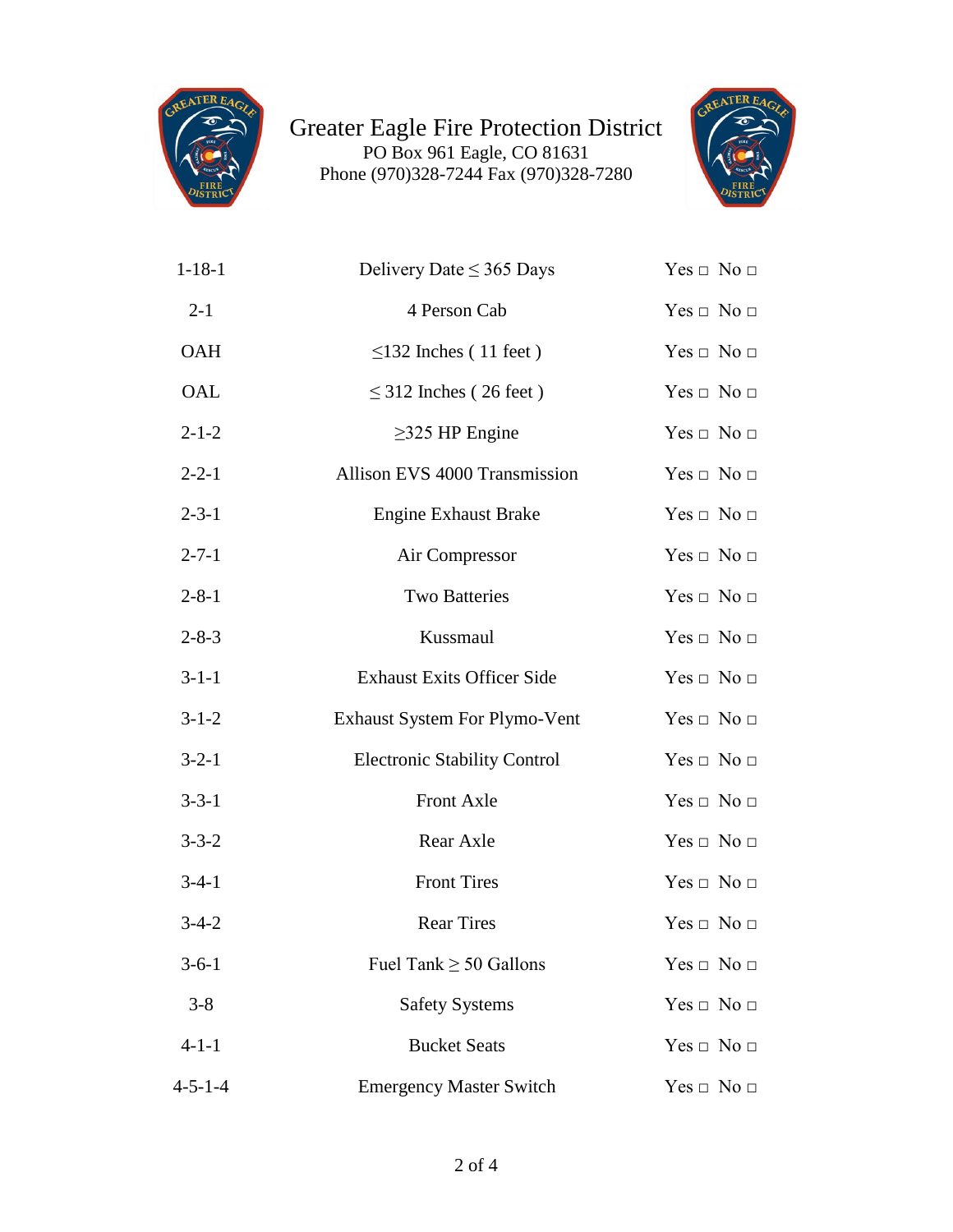



| $4 - 5 - 1 - 8$  | Siren Box and Siren Box Location      | $Yes \Box No \Box$ |
|------------------|---------------------------------------|--------------------|
| $4 - 5 - 1 - 10$ | Heating, A/C, Defrost Controls        | $Yes \Box No \Box$ |
| $4 - 5 - 1 - 15$ | Radio Interface Cables                | $Yes \Box No \Box$ |
| $4 - 7 - 1$      | Speakers                              | $Yes \Box No \Box$ |
| $5 - 1 - 1$      | 500 Gallon Water Tank                 | $Yes \Box No \Box$ |
| $5 - 1 - 3$      | <b>Compartment Descriptions</b>       | $Yes \Box No \Box$ |
| $5 - 1 - 5$      | <b>Steps</b>                          | $Yes \Box No \Box$ |
| $6 - 1 - 1$      | Pump                                  | $Yes \Box No \Box$ |
| $6 - 1 - 6$      | <b>Pump Primer</b>                    | $Yes \Box No \Box$ |
| $6 - 1 - 8$      | <b>Pump Intakes</b>                   | $Yes \Box No \Box$ |
| $6 - 2 - 1$      | Shop Drawing For Pump Panel           | $Yes \Box No \Box$ |
| $6 - 2 - 3$      | Master Intake/Discharge Gauges        | $Yes \Box No \Box$ |
| $6 - 3 - 2$      | Foam System                           | $Yes \Box No \Box$ |
| $6 - 3 - 2 - 3$  | Foam Capable Discharges               | $Yes \Box No \Box$ |
| $7-1$            | <b>Emergency Light Package</b>        | $Yes \Box No \Box$ |
| $9-1$            | <b>Apparatus Training and Manuals</b> | $Yes \Box No \Box$ |
| $10-1$           | Options                               | $Yes \Box No \Box$ |
|                  | Pricing Schedule Used                 | $Yes \Box No \Box$ |